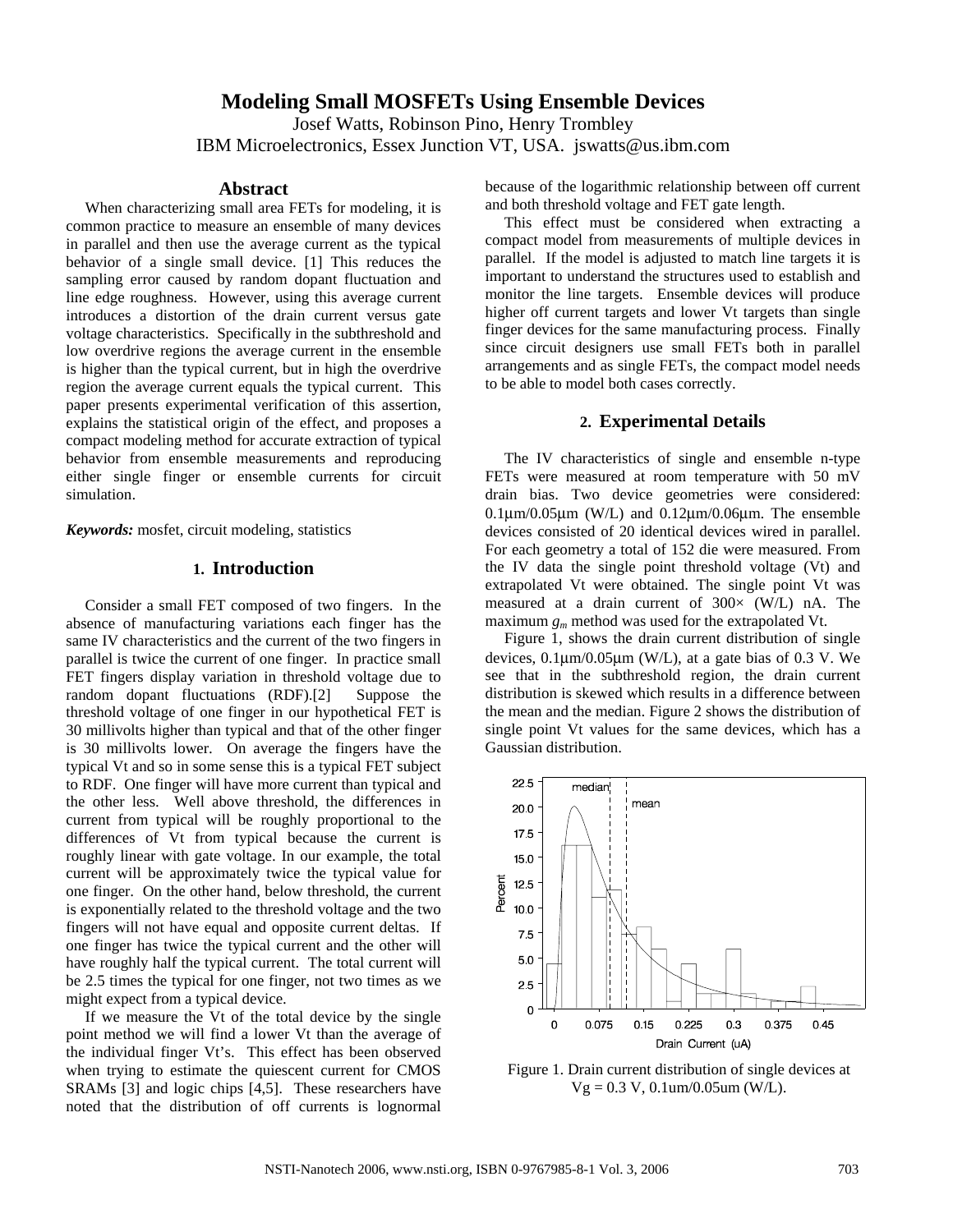To construct Figure 3, all the single finger measurements for one geometry were pooled and the mean and median of the drain current were calculated for each gate bias. Measuring an ensemble device with many fingers and dividing by the number of fingers is equivalent to measuring many single finger devices and finding the mean value. So the mean value of current at any bias condition represents the current measured in an ensemble device. On the other hand the median current corresponds to a single finger device with the median Vt (Ioff is monotonic in Vt). Since the Vt distribution is Gaussian we can reasonably call this FET the "typical" FET. More importantly for our purposes if we call this FET the typical FET we can model the Vt variation with a Gaussian distribution and correctly reproduce the whole range of off and on currents.



Figure 2. Single point Vt distribution of single devices, 0.1um/0.05um (W/L).

In Figure 3, we observe that a Vt shift exists between the mean current (ensemble device) and the median current (single device). This is expected from the drain current in subthreshold distribution shown in Figure 1 in which the mean and median of the distribution are clearly different. We show in Section 3.1 that the magnitude of the offset is proportional to the second derivative with respect to Vt and this is observed in Figure 4 where the two curves come together as the curvature decreases at high overdrive.

In addition, in Figure 5 we observe degradation in the effective *gm* measured from the ensemble devices. The median current displays higher peak *gm* since it must catch up with mean current at high overdrive. This difference in *gm* explains why the extrapolated Vt which is calculated based on above Vt currents shows an offset between single an ensemble devices.

Table 1 shows the single point and extrapolated Vt, for the single and the 20 parallel devices. These threshold voltages were calculated from the mean and median currents plotted in Figure 3 and the terms mean and median in the table refer to which curve was used, not to statistics for a population of individual Vt measurements. Similar results were observed for the 0.12μm/0.06μm (W/L) single and 20 parallel devices.<br> $\frac{Id}{d}$ 



Figure 3. Drain current mean (ensemble) and median (single) on logarithmic scale.



Figure 4. Drain current mean (ensemble) and median (single) on logarithmic scale.



Figure 5. Transconductance calculated from mean (ensemble) and median (single) current.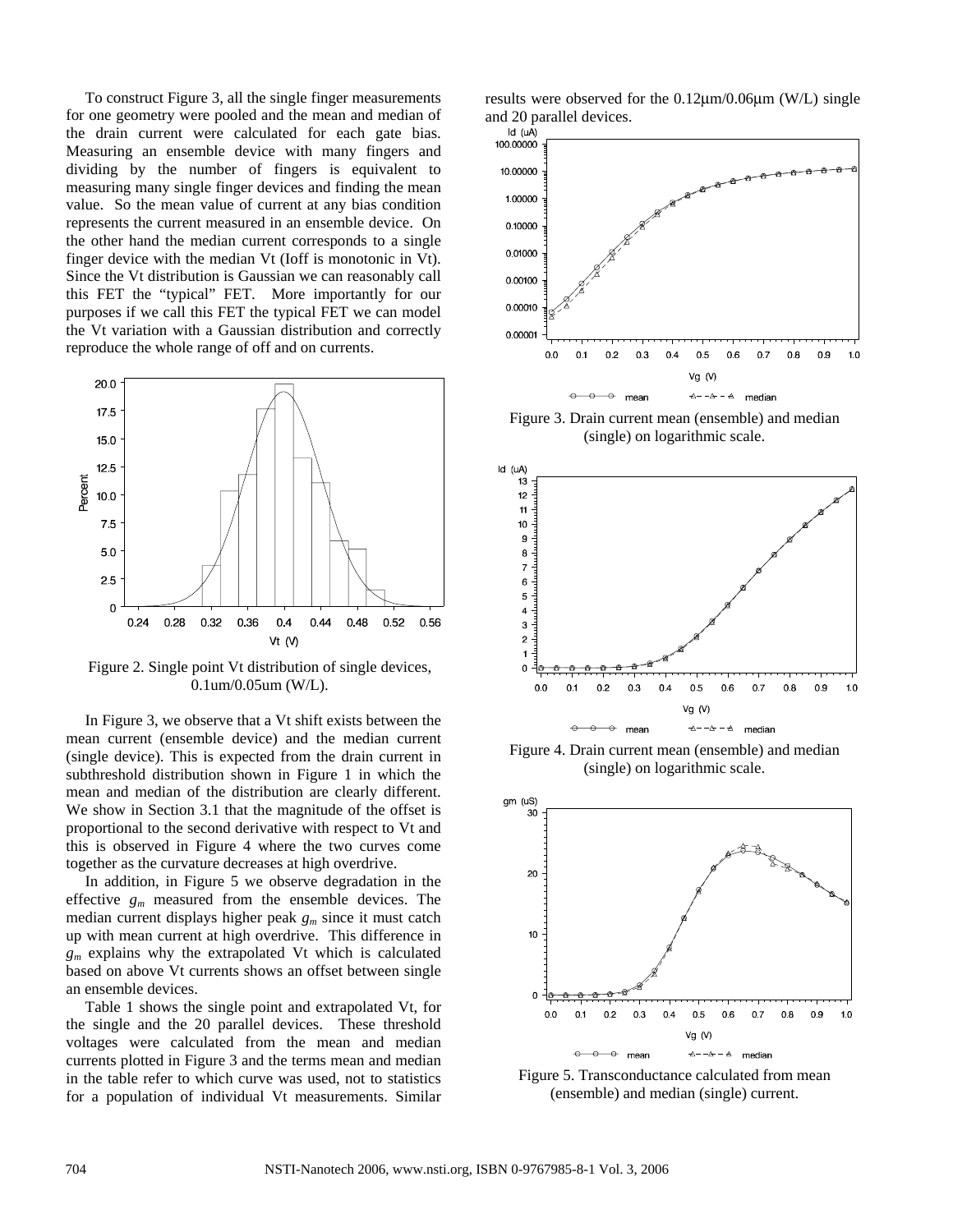|                                       | 1 Device:<br>0.10/0.05<br>(W/L) | <b>20 Device:</b><br>$0.10/0.05$ (W/L) |
|---------------------------------------|---------------------------------|----------------------------------------|
| <b>Single Point Vt</b><br>Mean $(mV)$ | 389.18                          | 380.72                                 |
| <b>Single Point Vt</b><br>Median (mV) | 396.09                          | 381.74                                 |
| Delta (mV)                            | 6.91                            | 1.02                                   |
|                                       |                                 |                                        |
| <b>Extrapolated Vt</b><br>Mean (mV)   | 414.52                          | 395.42                                 |
| <b>Extrapolated Vt</b><br>Median (mV) | 423.45                          | 400.47                                 |
| Delta (mV)                            | 8.93                            | 5.05                                   |
|                                       |                                 |                                        |
| <b>Mean Ion/Ioff</b>                  | $1.86\times10^{5}$              | $1.34\times10^{5}$                     |
| <b>Median Ion/Ioff</b>                | $2.73\times10^{5}$              | $1.68\times10^{5}$                     |
| Ratio<br>(median/mean)                | 1.47                            | 1.25                                   |

For the results from 20 parallel devices shown in Table 1, it is important to point out the reduced Vt shift observed as compared to the single devices. There is minimal Vt shift observed between the mean and median within the 20 parallel devices data set because the output current in these ensemble devices is already an averaged current. Thus, the median output corresponds to an average current between 20 devices which minimizes the statistical effect. Also, Table 1 displays the Ion/Ioff ratio where the median Ion/Ioff ration is larger than the mean Ion/Ioff ratio since both have the same on current but the median ratio has a lower Ioff current. In addition, the Ion/Ioff mean and median ratios for the 20 parallel devices appear closer to each other since these currents are coming from ensembles where the effect is reduced. Thus, when performing FET modeling utilizing ensemble devices, unknowingly, we are modeling a higher current in the subthreshold and weak inversion regions than is real for a typical single device.

# **3. Modeling Procedure**

The statistical distortion of the measured IV characteristics of ensembles of devices needs to be accounted for in model extraction and circuit simulation. Our method, which is shown in Figure 6 does not require any new measurements, however, it does require new extraction steps and extra time independent calculations during circuit simulation. DC measurements of geometric scaling FETs, including ensembles of small area FETs, and model extraction are done as usual, as is measurement of match FET pairs and extraction of a random dopant fluctuation (RDF) model.



Figure 6. Modeling procedure which accounts for ensemble device distortion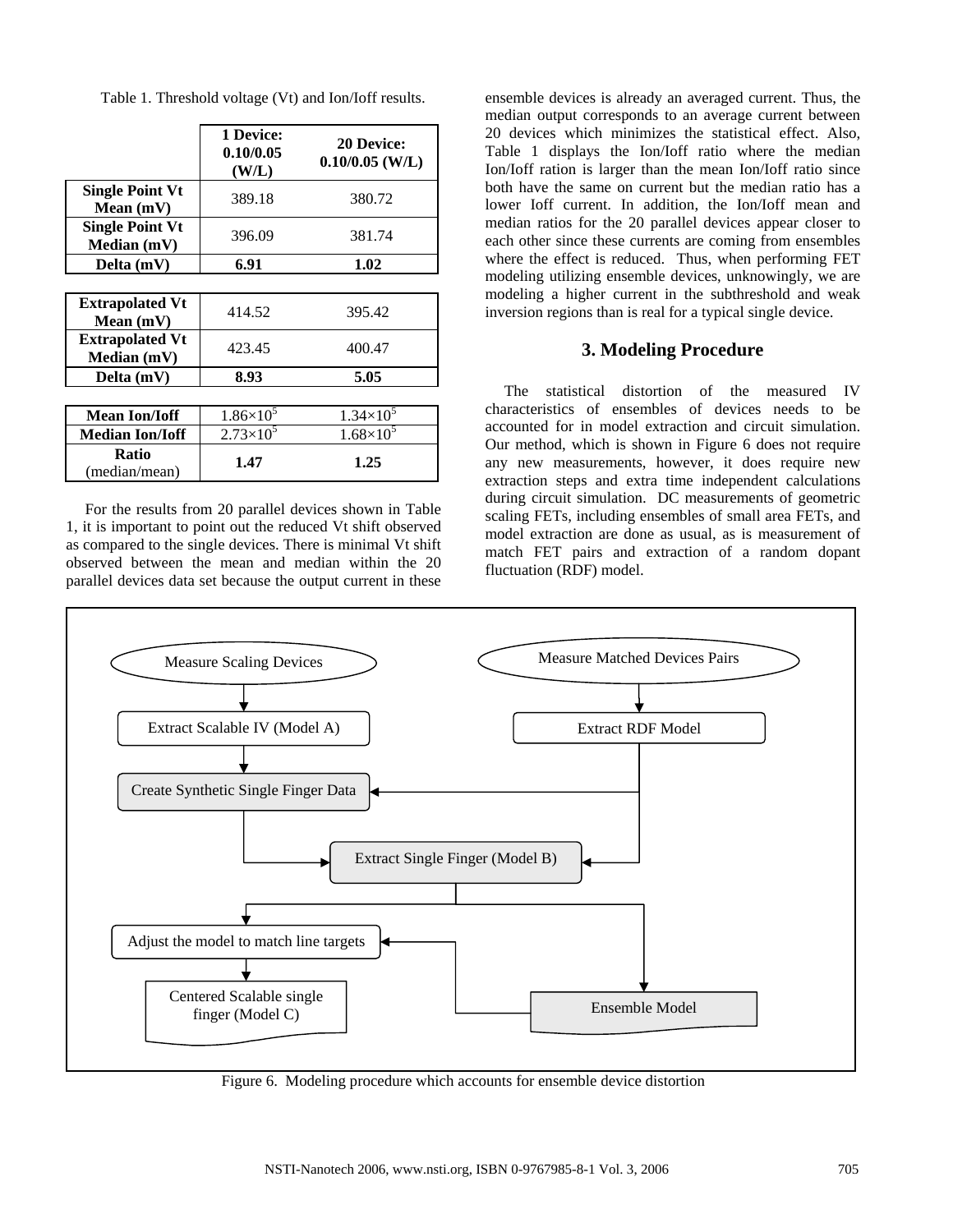The extracted model (model A) which represents the measured ensemble devices is used to create a synthetic dataset. This data is adjusted to estimate single device typical data using the RDF model and the procedure in Section 3.1.

 The DC model is fit to the single device data by adjusting a few parameters as discussed in Section 3.2 creating model B. The parameter differences between models A and B are used to create the ensemble model. When the model is run, the ensemble model examines the instance parameters and adjusts the model card parameters for the actual number of parallel fingers or devices. Model B is adjusted to match line targets, using the ensemble model to account for the actual number of fingers in the FETs used for line monitoring. The resulting model (model C) represents single finger FETs but in combination with the ensemble model can simulate FETs with any number of fingers.

#### **3.1 Recovering Single Finger Data**

Measurement of an ensemble device is equivalent to estimating the mean current at each applied voltage of a finite sample of single fingers. If we assume the fingers are identical except for threshold voltage and that the threshold voltages are independent and normally distributed, we can recover the current of a typical single finger. A typical finger is one with the typical or average Vt. The same procedure applies to both measured and simulated data. We begin by expressing the current of any finger as a function of  $(Vg-V_t+\Delta_i)$  and expanding in a Taylor series.  $(\Delta_i)$  the difference between the Vt of this finger and the mean Vt and we note that the derivative with respect to  $\Delta_l$  is *the same as with respect to*  $V_g$ *).* 

$$
I_{i} = I(V_{g} - V_{t} + \Delta_{i})
$$
  
\n
$$
I_{i} = I_{0} + \frac{dI}{dV_{g}}\Delta_{i} + \frac{1}{2}\frac{d^{2}I}{dV_{g}^{2}}\Delta_{i}^{2} + ...
$$
 (1)

To calculate the total current of an ensemble, we sum over all fingers and use the properties of the normal distribution to evaluate the sum over powers of  $\Delta$ .

$$
I_e = \frac{1}{n} \sum_i I_i = I_0 + \frac{dI}{dV_g} \frac{1}{n} \sum_i \Delta_i + \frac{1}{2} \frac{d^2 I}{dV_g^2} \frac{1}{n} \sum_i \Delta_i^2 + \dots
$$
  

$$
I_e = \sum_i I_i = I_0 + 0 + \frac{1}{2} \frac{d^2 I}{dV_g^2} \sigma_{V_t}^2 + \dots
$$
 (2)

In this expression  $\sigma_{Vt}^2$  is the variance of threshold voltage between identical FETs close to one another, exactly what is typically measured for RDF modeling.  $I<sub>e</sub>$  is the current we have measured; in order to solve for the typical single finger current we must make one more

assumption. We assume that the ratio of single finger and ensemble currents and the ratios of their derivatives of any order are equal to a single number we call *x.* In the subthreshold region where this effect is most important, the current is approximately exponential in  $V<sub>g</sub>$  and this is a good assumption. Above threshold the difference in currents is small, making the value of the ratios of currents and derivatives all close to one. With this assumption we can rewrite (2) and solve for *x.* We have shown only the first two terms of the expansion for clarity but we find in practice that terms up through the sixth power may be needed. We show them in the final result only.

$$
I_e = xI_e + 0 + x\frac{1}{2}\frac{d^2I_e}{dV_t^2}\sigma_{V_t}^2 + \dots
$$

Solving for *x:* 

$$
x = \frac{48}{48 + 24\beta\sigma_{v_t}^2 + 6\beta^2\sigma_{v_t}^4 + \beta^3\sigma_{v_t}^6}
$$

Where we use the properties of the exponential function to estimate the fourth and sixth derivatives as:

$$
\frac{d^4I}{dV_t^4} = \beta \frac{d^2I}{dV_t^2} \, ; \, \frac{d^6I}{dV_t^6} = \beta^2 \frac{d^2I}{dV_t^2} \text{ where } \beta = \frac{d^2I}{I}
$$

Above threshold the higher order terms are small so using the above formulas does not introduce significant error.

#### **3.2 Creating the Ensemble Model**

To invoke a device model that is dependent on the number of parallel ensemble devices requires that we create a parameterized model that we can skew in a continuous mode from the typical single device model to the typical ensemble model with infinite devices in parallel. We create this model by first extracting the model parameters for the large ensemble of devices. We then use this model as a starting point to fit the single typical device data set we calculated in Section 3.1. For practical reasons, we want to skew as few model parameters as possible. We have chosen three parameters that have strong influence on the model behavior in the subthreshold region.

Figures 7 and 8 show the model fit to the ensemble device data and the skewed model fit to the single device typical data. Figure 7 has a linear scale for current to highlight the fact that there is minimal change in the typical current between the single device and large ensemble of devices in this region. Figure 8 shows the same curves with a log scale for current. Here it is clearly seen that there is a shift between the single device typical current and the typical current of a large ensemble of devices and that both sets of data can be accurately fit with models that differ only by a few parameters.